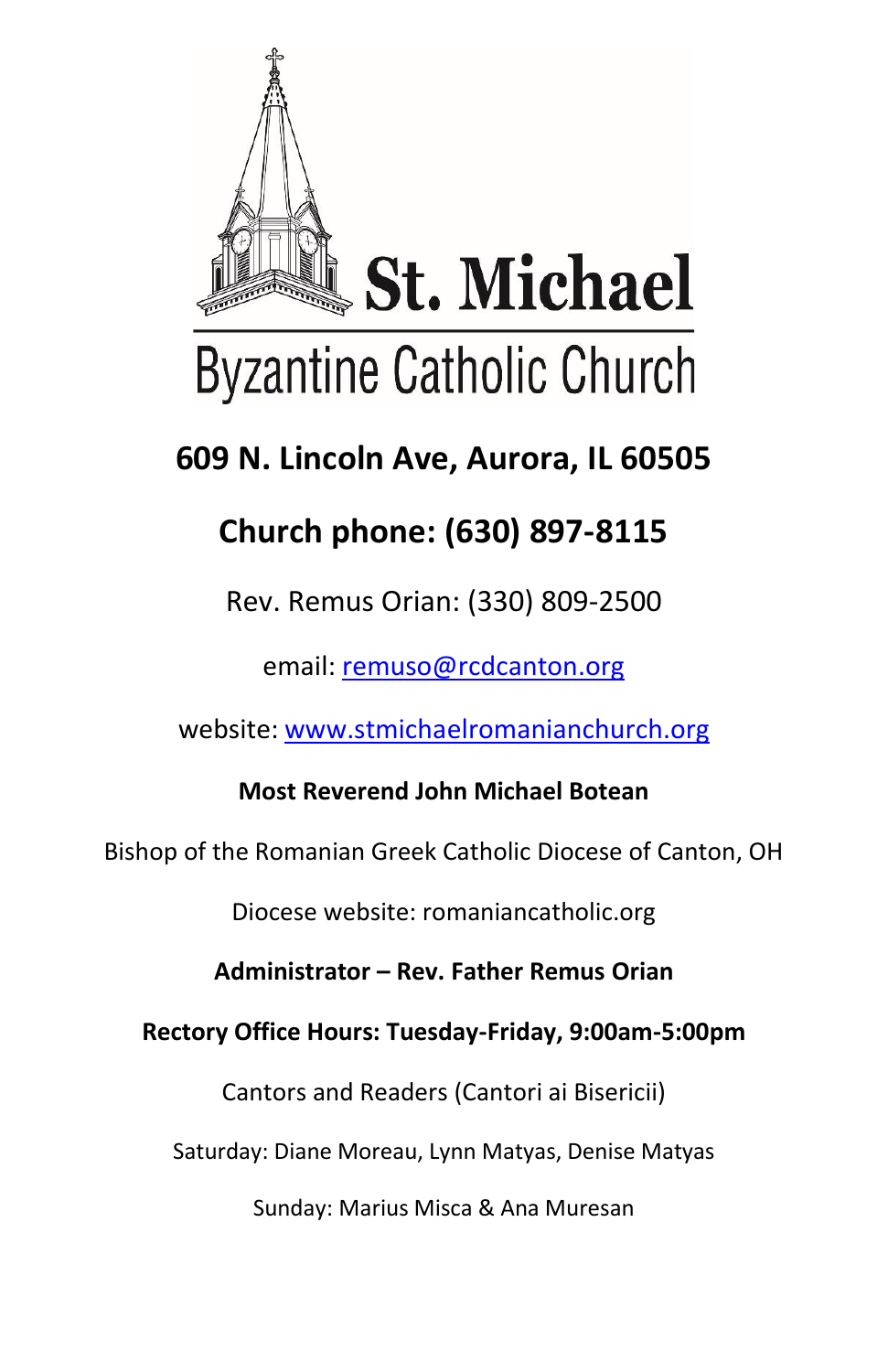## **January 16th, 2022**

## **12th Sunday after the Holy Cross-Sunday of the ten lepers**

This Sunday: Tone 1, Epistle Col. 3:4-11, Gospel Lk 17:12-19

## **Weekly Liturgy Schedule**

Monday, January 17, 2022—No Divine Liturgy Tuesday, January 18, 2022—No Divine Liturgy Wednesday, January 19, 2022: —TBD Thursday, January 20, 2022: 8:00 am —Divine Liturgy Friday, January 21, 2022: — Divine Liturgy Saturday, January 22, 2022: - 4:00 PM – Divine Liturgy Sunday, January 23, 2022: -10:00 AM -Divine Liturgy

**REMEMBER TO PRAY FOR HIS GRACE, BISHOP JOHN MICHAEL, OUR CLERGY, AND ALL THE FAITHFUL IN OUR DIOCESE; LET US ALSO PRAY FOR THE HIERARCHY, CLERGY, AND ALL THE FAITHFUL OF OUR CHURCHES IN ROMANIA.**

**Please pray for our sick and others:**

**Vasile Moga, George & Angela Podar, Violet Buga, Paul Matesan, Florence Moga, Lisa Mickle, Stefana Pupek, Karen Korody Reeves, Steve Korody, Judy Krause, Michael McGray, Viola Moldovan, Kaylee Atwell, Michael Ardelean and all of our others who are confined to their homes or are in nursing homes.**

#### **Sunday and Saturday Collection: January 8, 9, 2022**

- **Weekly Offerings \$ 2,250.00**
- **Candles \$ 29.00**
- **Christmas Offering \$ 20.00**
- **Holy Day Offerings \$ 125.00**
- **Heat/AC \$50.00**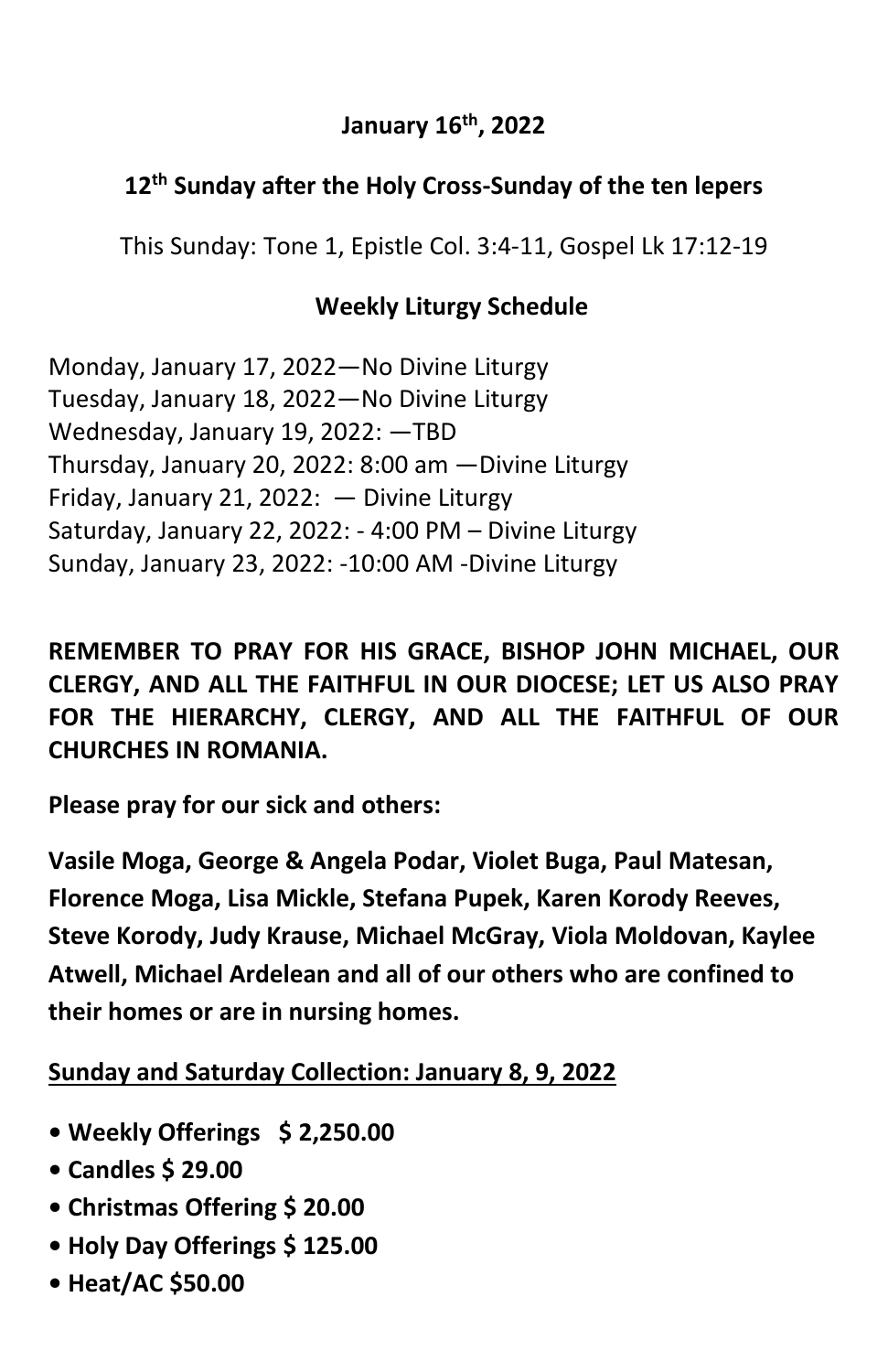- **Building Fund \$ 180.00**
- **Loose \$ 49.00**
- **Online donations \$100.00**

## **Total Offerings: \$2,803.00**

*Thank you all for your support!*

Check out our online offering page! You can also sign up for Online donations to St. Michael's by scanning the QR Code below.



\*During the month of January 2022, our candles have been graciously donated by Georgeta and Cristian Mocanu. Thank you for generosity!

\*Please make sure to arrange an appointment for a home blessing from Father Remus. You may sign up on the list at the front of the church or contact Father Remus directly.

\*\*\*To guarantee announcements for the bulletin, please give them to the office by Friday prior to the week intended.

**\*\*\*To facilitate accurate accounting, please make sure that you use separate checks/cash for the Special Collection, Candles, Heat and A/C, Building Fund, Cemetery, and Saturday and Sunday collection envelopes.**